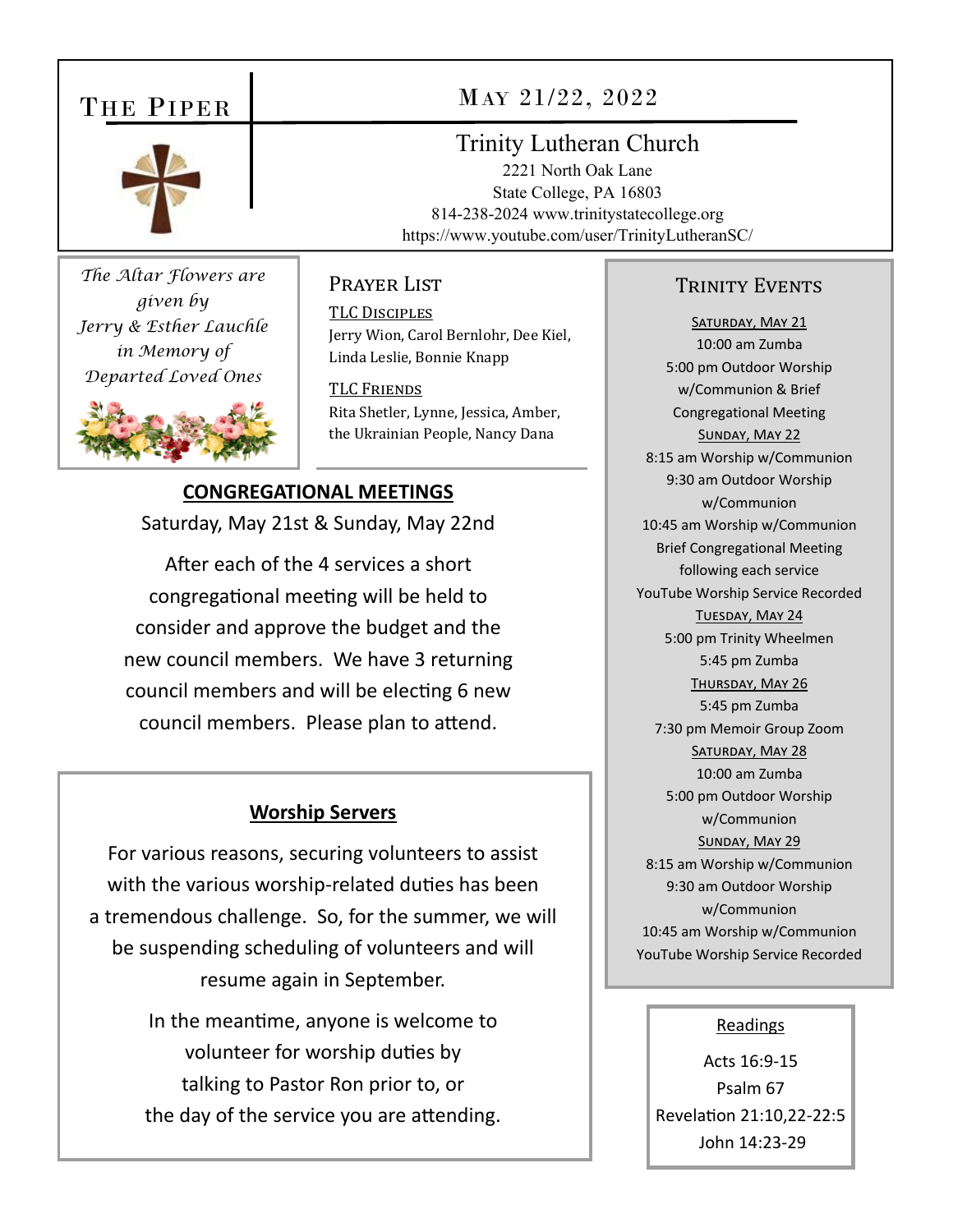# TIME FOR A CELEBRATION TO HONOR PASTOR RON'S 40TH ANNIVERSARY OF HIS ORDINATION

Pastor Ron will be celebrating the 40th anniversary of his ordination on June 11th at the 5 pm service followed by a special celebration in Fellowship Hall. Please watch your email for details. All are invited to celebrate this special milestone in Pastor's ministry and to celebrate with food and fun and music afterwards.

In order to plan for food, please RSVP to: tlcoffice2@comcast.net with the number of people in your family planning to attend.

# Kay Gasowski 3 William Campbell 5 Kelly Webb 5 Katelyn Peachey 7 Rowan Brownson 9 Chelsea Zembower 9 Mary Krupa 10 Samuel Linden 11 Brian Woodland 11 Donna Weidel 13 Ann Miller 16 David Richards 17 Luke Wenrich 17 Grace Wenrich 17 Sydney Fletcher 19 Sophia Card 24 Grace Claster 24 Sofia Garritano 28 Vera Johns 28 Stephen Shetler 28 Herbert Motter 29 Michael Hall 30 **JUNE BIRTHDAYS**

## TRINITY LUTHERAN CHURCH

## **COUNCIL**

JULY 2019 - JUNE 2022

### EXECUTIVE TEAM

John Fryer, President (chenita@earthlink.net) Carol Smith, Vice President (piffy1957@gmail.com) Laurette Gonet, Secretary (Laurette.Gonet@gmail.com)

#### CHURCH PROPERTIES TEAM

Jay Aubuchon (jayaubuchon@gmail.com) Bob Coyle (bcoyle63@gmail.com)

#### MEMBERS AT LARGE

Kayla Smith (kayjosmith22@gmail.com) Sue Glad (susieglad@comcast.net) Elaine Burn (ejb559@comcast.net) Sue Ellen Krupa (sekrupa77@gmail.com)

### FINANCIAL TEAM

Christy Bartley, Treasurer (bartleychristy49@gmail.com) Debbie Fryer, Financial Secretary (debbieconrad19522@yahoo.com)

## **STAFF**

Pastor Ronald C. Miller, Jr. tlcrevron@gmail.com

 Beth Robbins Office Administrator tlcoffice2@comcast.net

 Barbara Roberts, Pianist barbroberts1960@gmail.com

Brian Woodland, Custodian oppgrade9@yahoo.com